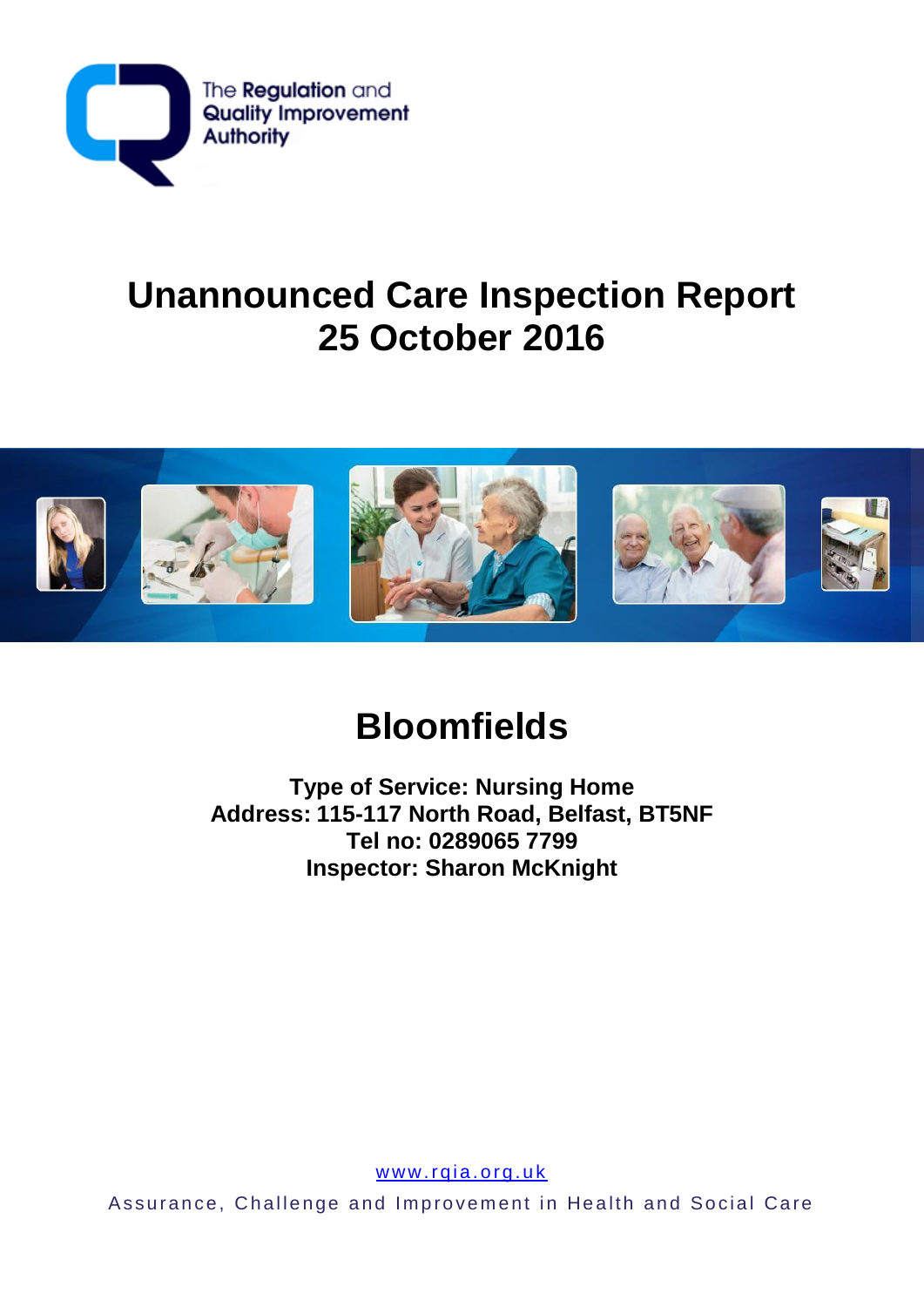#### **1.0 Summary**

An unannounced inspection of Bloomfields took place on 25 October 2016 from 09 30 hours to 16 30 hours.

The inspection sought to assess progress with any issues raised during and since the previous inspection and to determine if the home was delivering safe, effective and compassionate care and if the service was well led.

#### **Is care safe?**

The systems to ensure that care was safely delivered were reviewed. We examined staffing levels and the duty rosters, recruitment practices, staff registration status with their professional bodies and staff training and development. Through discussion with staff we were assured that they were knowledgeable of their specific roles and responsibilities in relation to adult safeguarding. A general inspection of the home confirmed that the premises and grounds were well maintained.

There were no areas of improvement identified in the delivery of safe care.

#### **Is care effective?**

Evidenced gathered confirmed that there were systems and processes in place to ensure that the outcome of care delivery was positive for patients. We examined the systems in place to promote good communication between staff, patients and relatives and were assured that these systems were effective. Patients, relatives and staff were of the opinion that the care delivered provided positive outcomes.

A review of care records confirmed that patients were assessed and care plans were created to manage and direct the care required. One area for improvement was identified regarding the recording of wound care and a recommendation was made. There were arrangements in place to monitor and review the effectiveness of care delivery.

#### **Is care compassionate?**

Observations of care delivery evidenced that patients were treated with dignity and respect. Staff were observed responding to patients' needs and requests promptly and cheerfully. Numerous compliments had been received by the home from relatives and friends of former patients. Systems were in place to ensure that relatives were involved and communicated with regarding issues affecting them. Those patients who were able to offer their opinion spoke positively in regard to living in the home; those who were unable to verbally express their views were observed to be appropriately dressed and were relaxed and comfortable.

One area for improvement was identified with the annual quality report and a recommendation was made.

#### **Is the service well led?**

There was a clear organisational structure evidenced within Bloomfields and staff were aware of their roles and responsibilities. A review of care observations confirmed that the home was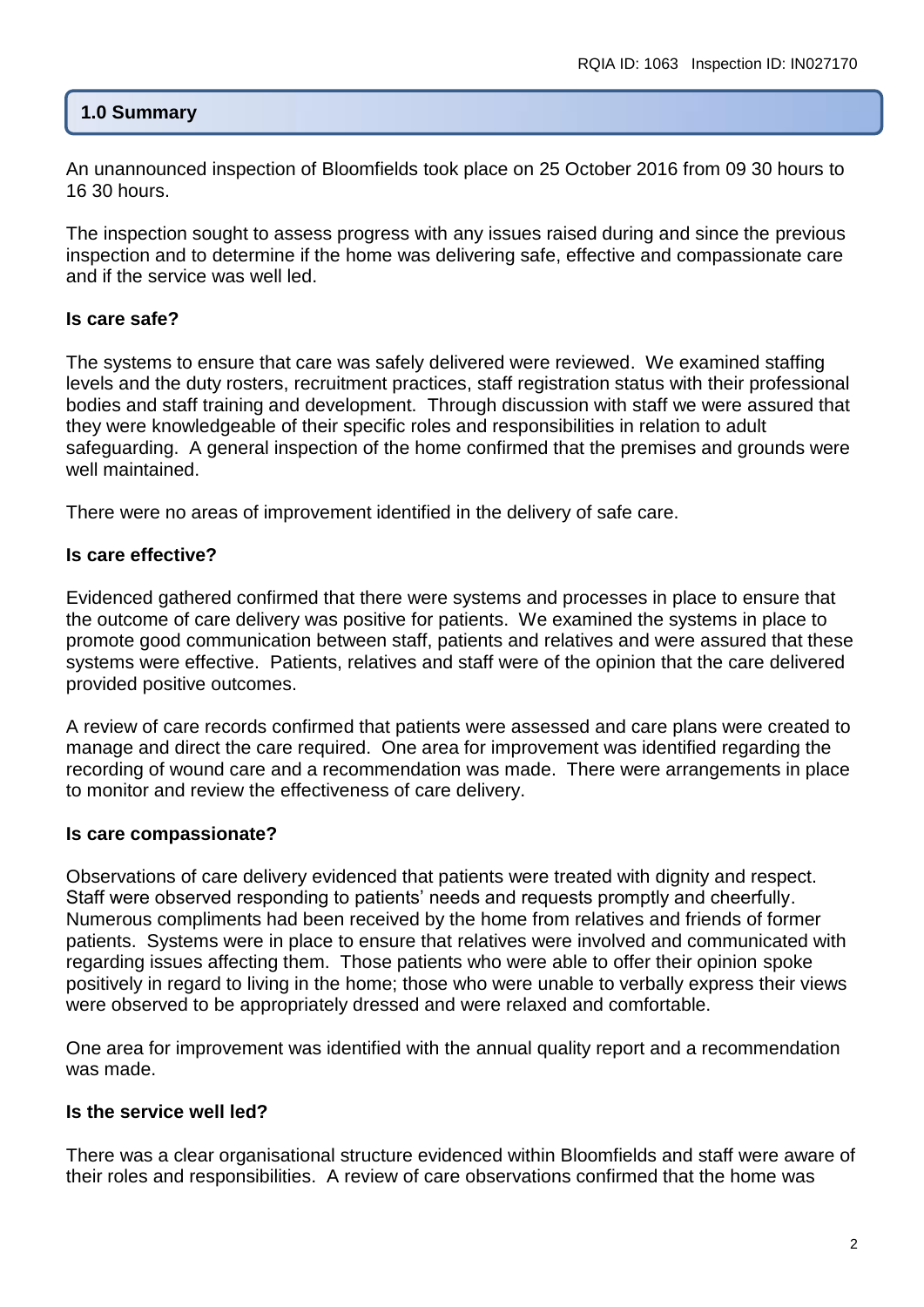operating within the categories of care for which they were registered and in accordance with their Statement of Purpose and Patient Guide.

There was evidence of leadership in the home and effective governance arrangements. Staff spoken with were knowledgeable regarding the line management structure and who they would escalate any issues or concerns to; this included the reporting arrangements when the registered manager was off duty. There were systems in place to monitor the quality of the services delivered.

There were no areas of improvement identified in the domain of well led.

This inspection was underpinned by The Health and Personal Social Services (Quality, Improvement and Regulation) (Northern Ireland) Order 2003, The Nursing Homes Regulations (Northern Ireland) 2005 and the DHSSPS Care Standards for Nursing Homes 2015.

### **1.1 Inspection outcome**

|                                                                             | <b>Requirements</b> | Recommendations |
|-----------------------------------------------------------------------------|---------------------|-----------------|
| Total number of requirements and<br>recommendations made at this inspection |                     |                 |

Details of the Quality Improvement Plan (QIP) within this report were discussed with Mr Desmond McLaughlin, registered person and Ms Jincy Mathew, registered manager, as part of the inspection process. The timescales for completion commence from the date of inspection.

Enforcement action did not result from the findings of this inspection.

**1.2 Actions/enforcement taken following the most recent medicines management inspection.**

The most recent inspection of the home was an unannounced medicines management inspection undertaken on 7 June 2016. Other than those actions detailed in the QIP there were no further actions required to be taken. Enforcement action did not result from the findings of this inspection.

RQIA have also reviewed any evidence available in respect of serious adverse incidents (SAI's), potential adult safeguarding issues, whistle blowing and any other communication received since the previous care inspection.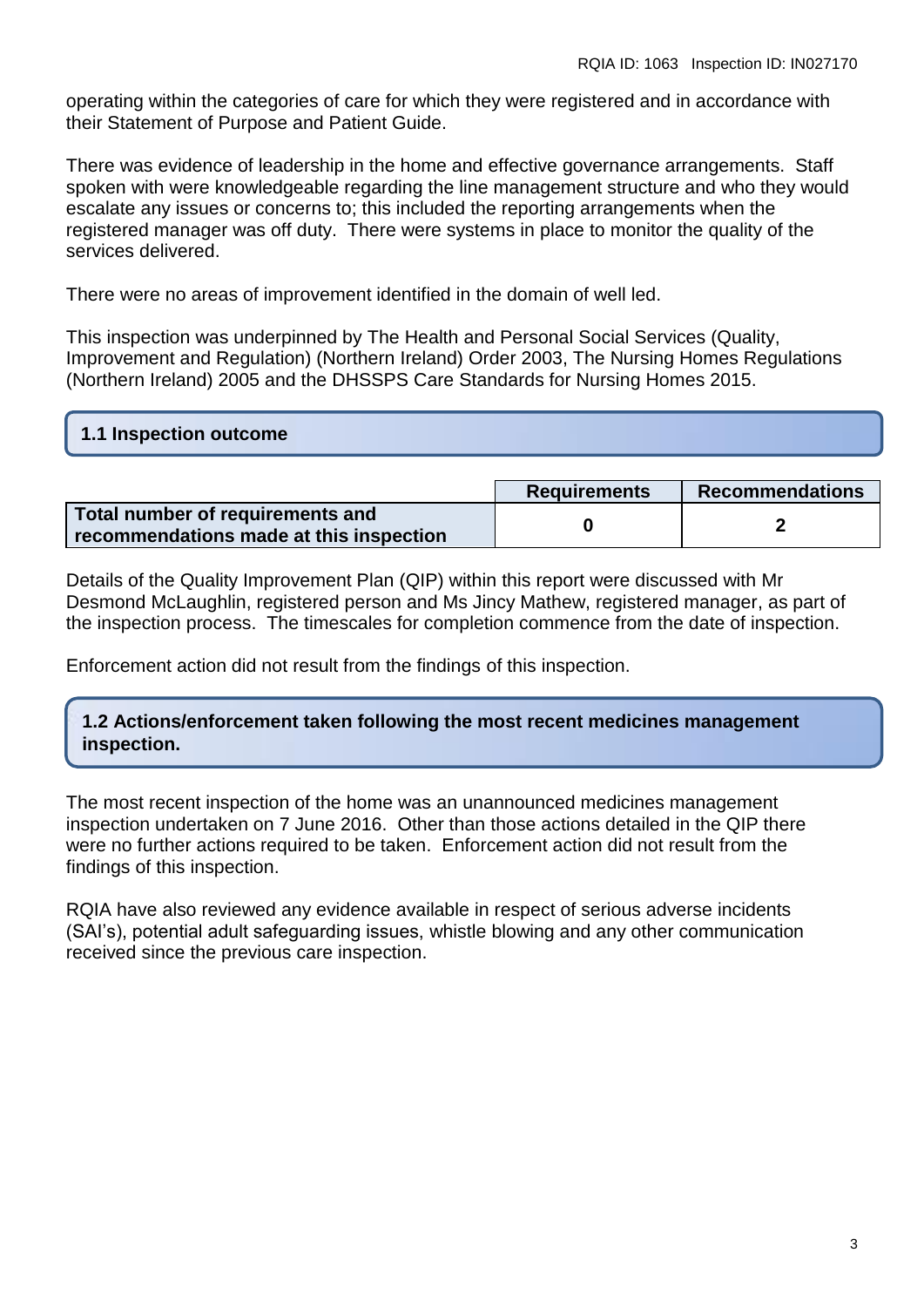#### **2.0 Service details**

| Registered organisation/registered<br>person:<br>Desmond McLaughlin<br>Jean McLaughlin | <b>Registered manager:</b><br><b>Jincy Mathew</b> |
|----------------------------------------------------------------------------------------|---------------------------------------------------|
| Person in charge of the home at the time<br>of inspection:<br><b>Jincy Mathew</b>      | Date manager registered:<br>14 March 2016         |
| <b>Categories of care:</b><br>NH-DE                                                    | <b>Number of registered places:</b><br>36         |

#### **3.0 Methods/processes**

Prior to inspection we analysed the following records:

- notifiable events since the previous care inspection
- the registration status of the home
- written and verbal communication received since the previous care inspection
- the returned quality improvement plan (QIP) from the previous care inspection
- the previous care inspection report.

During the inspection we met with all of the patients informally, one registered nurse, four care staff, a member of housekeeping staff, the administrator, one visiting healthcare professional and the relatives of three patients.

The following information was examined during the inspection:

- staff duty roster for the week commencing 24 October 2016
- three patient care records
- staff training records
- staff induction records
- staff recruitment records
- records of staff NMC/NISCC registration
- complaints and compliments records
- incident and accident records
- records of audit
- records of staff meetings
- reports of monthly quality monitoring visits.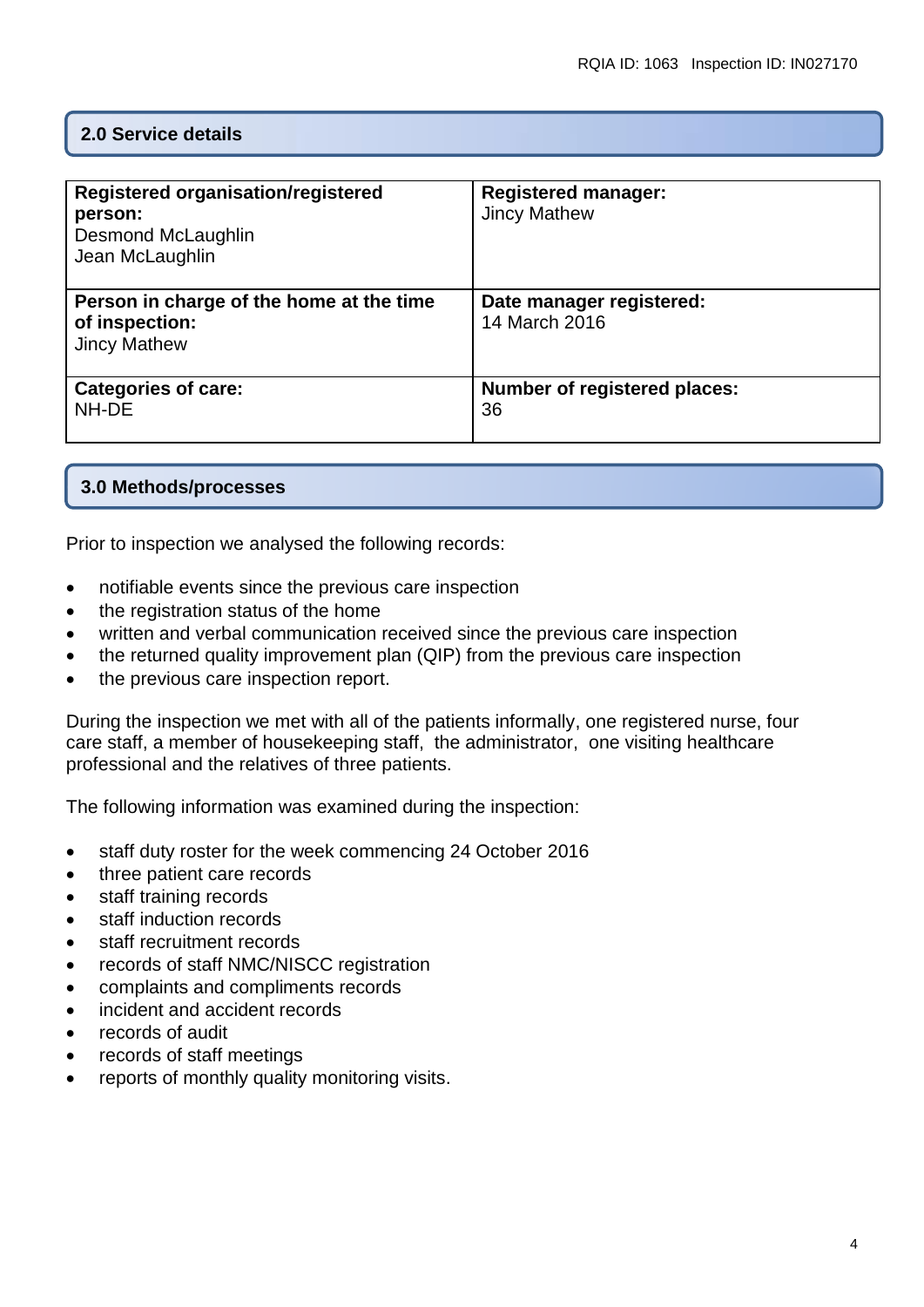#### **4.0 The inspection**

#### **4.1 Review of requirements and recommendations from the most recent inspection dated 7 June 2016**

The most recent inspection of the home was an unannounced medicines management inspection. The completed QIP was returned and approved by the pharmacy inspector.

There were no issues required to be followed up during this inspection and any action taken by the registered provider/s, as recorded in the QIP will be validated at the next medicines management inspection.

#### **4.2 Review of requirements and recommendations from the last care inspection dated 25 May 2016.**

There were no requirements of recommendations made as a result of the last care inspection.

#### **4.3 Is care safe?**

The registered manager confirmed the planned daily staffing levels for the home and advised that these levels were subject to regular review to ensure the assessed needs of the patients were met. They provided examples of the indicators they used to evidence that there was sufficient staff to meet the needs of the patients.

A review of the staffing roster for week commencing 24 October 2016 evidenced that the planned staffing levels were adhered to. Nursing and care staff spoken with were generally satisfied that there were sufficient staff to meet the needs of the patients. We also sought staff and relatives opinion on staffing via questionnaires; four staff and two relatives questionnaires were returned following the inspection. All of the respondents were very satisfied or satisfied that care was safe; two staff answered no to the question "Are there sufficient staff to meet the needs of the patients?" One respondent commented on the affect the dependency of patients had on staffing. This comment was shared with the registered manager.

The registered manager and registered nurses spoken with were aware of who was in charge of the home when the manager was off duty. The nurse in charge on day and night duty was clearly identified on the staffing roster. A review of records evidenced that a competency and capability assessment had been completed with nurses who were given the responsibility of being in charge of the home in the absence of the registered manager. The assessments were signed by the registered manager to confirm that the assessment process has been completed and that they were satisfied that the registered nurse was capable and competent to be left in charge of the home.

A review of one personnel file evidenced that recruitment processes were in keeping with The Nursing Homes Regulations (Northern Ireland) 2005 Regulation 21, schedule 2. The record maintained of Access NI checks was reviewed and evidenced that the certificate had been checked prior to the candidate commencing employment.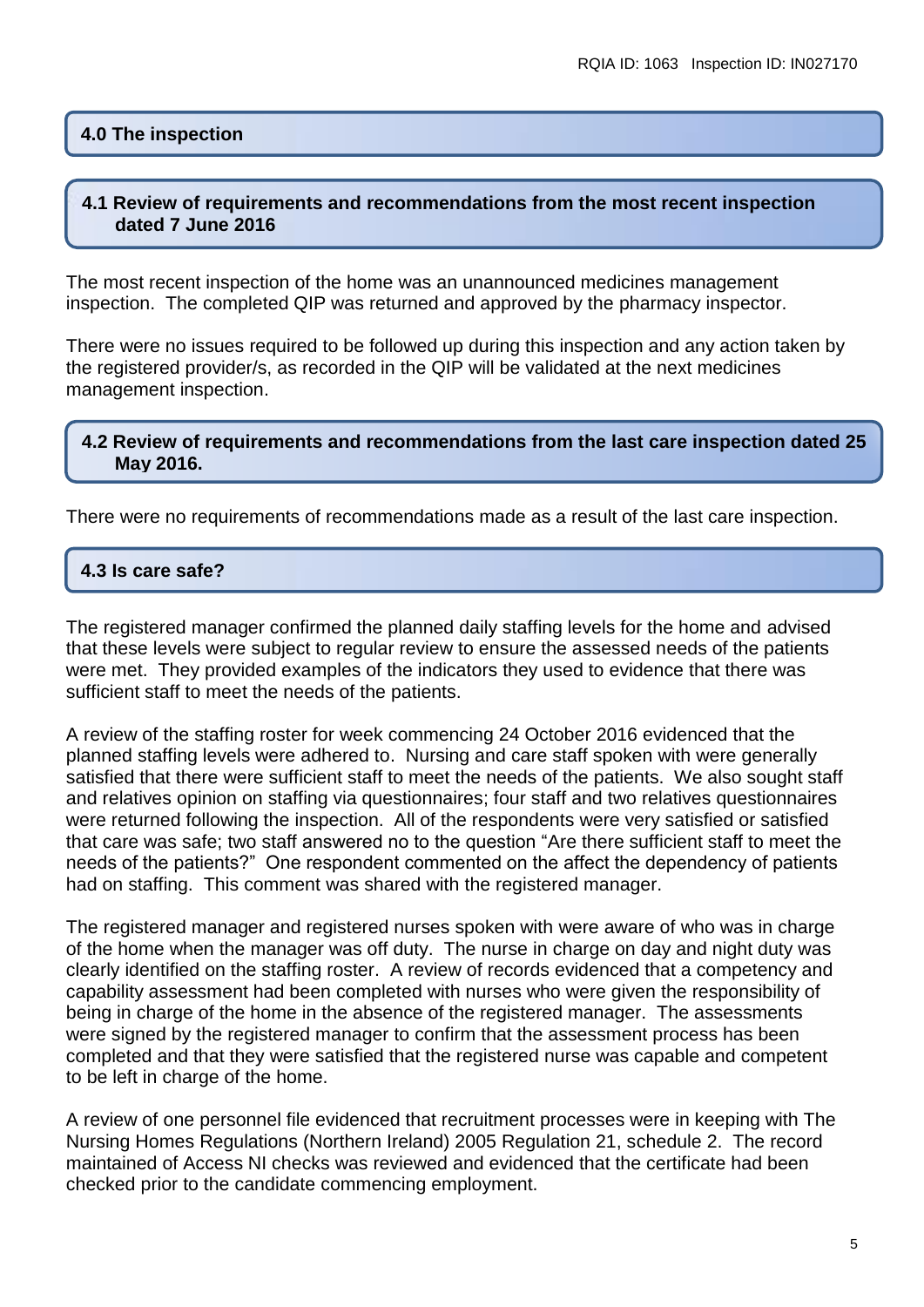Discussion with the registered manager and a review of records evidenced that the arrangements for monitoring the registration status of nursing and care staff were appropriately managed. The registered manager and administrator were knowledgeable regarding the management of the Northern Ireland Social Care Council (NISCC) registration process for newly employed care staff.

Discussion with staff and a review of records evidenced that newly appointed staff completed a structured orientation and induction programme at the commencement of their employment. One completed induction programme was reviewed. The programme included a written record of the areas completed and the signature of the employee and the person supporting the new employee. On completion of the induction programme the registered manager signed the record to confirm that the induction process had been satisfactorily completed.

Training was available via an e learning system and internal face to face training arranged by management. An annual training plan was in place with a number of trainings identified to be completed each month. Practical training, for example manual handling and fire, were contracted by the home from external training agencies. Training opportunities were also provided by the local health and social care trust.

Systems were in place to monitor staff attendance and compliance with training. The registered manager explained that they check compliance with the training plan on a monthly basis. Signing in sheets were also available to evidence which staff had attended face to face training in the home. Staff were of the opinion that the training provided was relevant to their role and responsibilities within the home.

A review of the print out of mandatory training evidenced good compliance with training in 2016; for example to date 100% had attended adult safeguarding training and 98% dementia training. Training was ongoing for 2016.

Discussion with the registered manager and staff confirmed that there were systems in place to ensure that staff received support and guidance and to monitor staff performance, if required. Staff were coached and mentored through one to one supervision, competency and capability assessments and annual appraisals.

Review of patients' care records evidenced that a range of validated risk assessments were completed as part of the admission process to accurately identify risk.

The registered manager and staff clearly demonstrated knowledge of their specific roles and responsibilities in relation to adult safeguarding. The registered nurses and care staff were aware of whom to report concerns to within the home. Annual refresher training was considered mandatory by the home.

A review of records evidenced that systems were in place to ensure that notifiable events were investigated and reported to the relevant bodies. A random selection of accidents and incidents recorded since the previous inspection evidenced that accidents and incidents had been appropriately notified to RQIA in accordance with Regulation 30 of The Nursing Homes Regulations (Northern Ireland) 2005.

A general inspection of the home was undertaken to examine a random sample of patients' bedrooms, lounges, bathrooms and toilets. The majority of patients' bedrooms were personalised with photographs, pictures and personal items. The home was fresh smelling, clean and appropriately heated. Both of the relatives' responses in the returned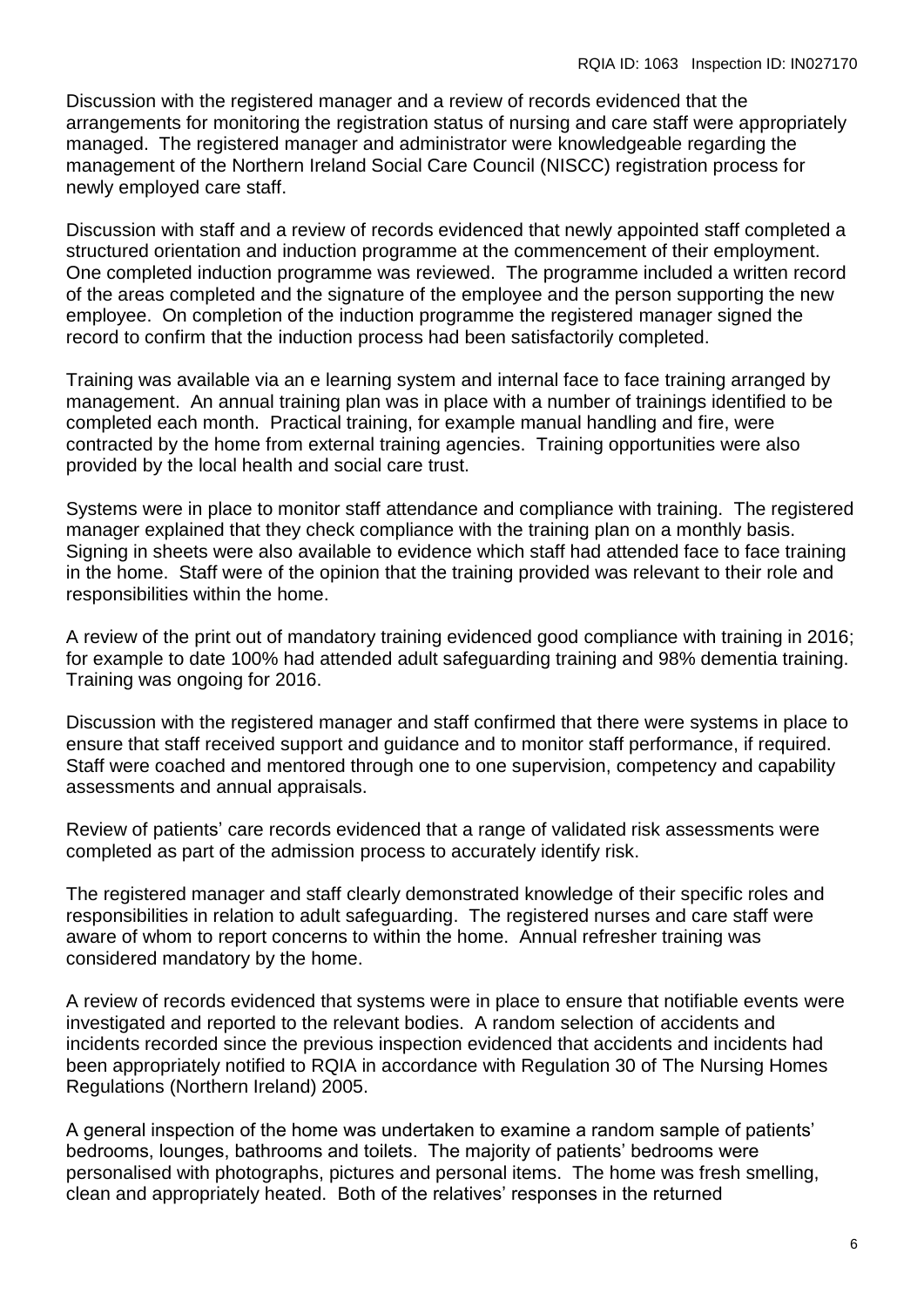questionnaires confirmed their satisfaction with the environment of the home. One staff member in their returned questionnaire commented that the carpets and furniture were in need of replacing; the registered manager informed us during the inspection that a refurbishment plan was ongoing throughout the home.

Fire exits and corridors were observed to be clear of clutter and obstruction. Fire safety training took place in the afternoon of the inspection.

There were no issues identified with infection prevention and control practice.

#### **Areas for improvement**

No areas for improvement were identified during the inspection.

|  | Number of requirements |  | Number of recommendations |  |
|--|------------------------|--|---------------------------|--|
|--|------------------------|--|---------------------------|--|

#### **4.4 Is care effective?**

A review of three patient care records evidenced that initial plans of care were based on the pre admission assessment and referral information. A comprehensive, holistic assessment of patients' nursing needs was commenced at the time of admission to the home. As previously discussed a range of validated risk assessments were completed as part of the admission process. Care records were regularly reviewed and updated, as required, in response to patient need.

One of the three records we reviewed was with regard to wound care. A review of the wound charts for the period 17 September to 22 October 2016 evidenced that generally wounds were redressed in accordance with the recommended frequency. There were variances in the information recorded at each dressing changes. Some registered nurses commented on the condition of the wound and any improvement/deterioration noted others only recorded that the dressing had been renewed. An assessment of the wound should be recorded at each dressing change in keeping with best practice, a recommendation was made.

Care records reflected that, where appropriate, referrals were made to healthcare professionals such as tissue viability nurse specialist (TVN), speech and language therapist (SALT) and dieticians.

There was evidence within the care records of regular, ongoing communication with relatives. Registered nurses spoken with confirmed that care management reviews were arranged by the relevant health and social care trust. These reviews were generally held annually but could be requested at any time by the patient, their family or the home.

Additional records such as repositioning charts and food and fluid intake charts were maintained in accordance with care standards and legislative requirements. Each patient had a daily fluid target identified. We discussed the importance of ensuring targets set were achievable. The registered manager explained that an initial target was identified on admission using a recognised calculation; the patient's actual fluid intake would be monitored for a period and then reviewed with the GP to identify an achievable target, this was recognised as good practice and patient centred. Staff demonstrated an awareness of the importance of contemporaneous record keeping.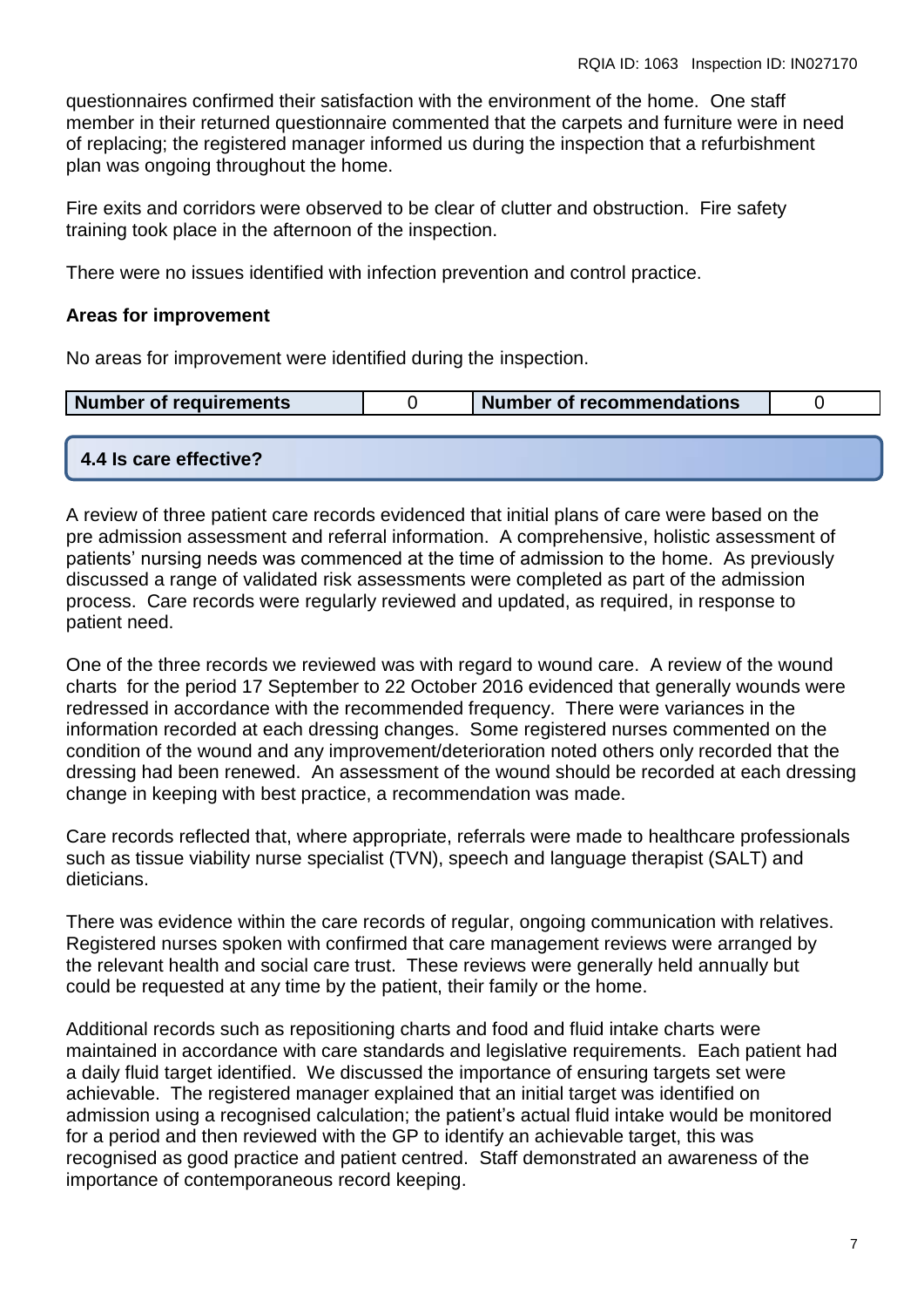We observed the serving of lunch to patients on the first floor. There was a dining area in the lounge and recently a separate dining room had been added to the home. This was a bright spacious room, tastefully decorated in a style which reinforced to the patients the purpose of the room. The dining room was not used during the inspection. Instead patients were assisted to the tables provided in the dining space of the lounge or were provided with individual tables at their lounge chairs. The use of the new dining room was discussed with the registered manager who confirmed that it was generally used; they agreed to monitor the use of the dining room which provides an environment more conducive to a positive dining experience.

There was a choice of two meals on the menu and this choice was also available for patients who required a modified diet. Staff explained that patents were supported to choose which meal they would like; for those patients who were unable to indicate a preference staff would choose, taking into account the patients' likes and dislikes. The serving of the meal was unhurried and patients spoken with reported that they enjoyed the food.

The registered manager confirmed that nursing and care staff were required to attend a handover meeting at the beginning of each shift. Staff spoken with confirmed that a verbal handover took place and a written handover report completed every 24 hours for the registered manager. In the questionnaires issued to staff we asked if they received an effective handover at the start of each shift. Three of the respondents confirmed that they did. Comments in the fourth questionnaire were shared with the registered manager.

The registered manager confirmed that staff meetings were held regularly with staff. Records of the issues discussed and agreed outcomes were maintained. A review of the minutes of meeting evidenced that in 2016 the registered manager had met with each staff team. Minutes of these meetings, detailing who had attended and the areas discussed, were available. The most recently recorded meeting was with the night staff on 2 September 2016.

Staff advised that there was effective teamwork; each staff member knew their role, function and responsibilities. All grades of staff consulted clearly demonstrated the ability to communicate effectively with their colleagues and other healthcare professionals. Staff confirmed that if they had any concerns, they would raise these with the registered manager.

#### **Areas for improvement**

An assessment of wounds should be recorded at each dressing change in keeping with best practice.

| Number of recommendations<br>Number of requirements |
|-----------------------------------------------------|
|-----------------------------------------------------|

#### **4.5 Is care compassionate?**

Throughout the inspection there was a calm atmosphere in the home and staff were quietly attending to the patients' needs. Staff were observed responding to patients' needs and requests promptly and cheerfully, and taking time to reassure patients as was required from time to time. Staff spoken with were knowledgeable regarding patients' likes, dislikes and individual preferences.

Patients were observed to be sitting in the lounges, or in their bedroom, as was their personal preference. We observed numerous occasions when staff offered patients' choice and took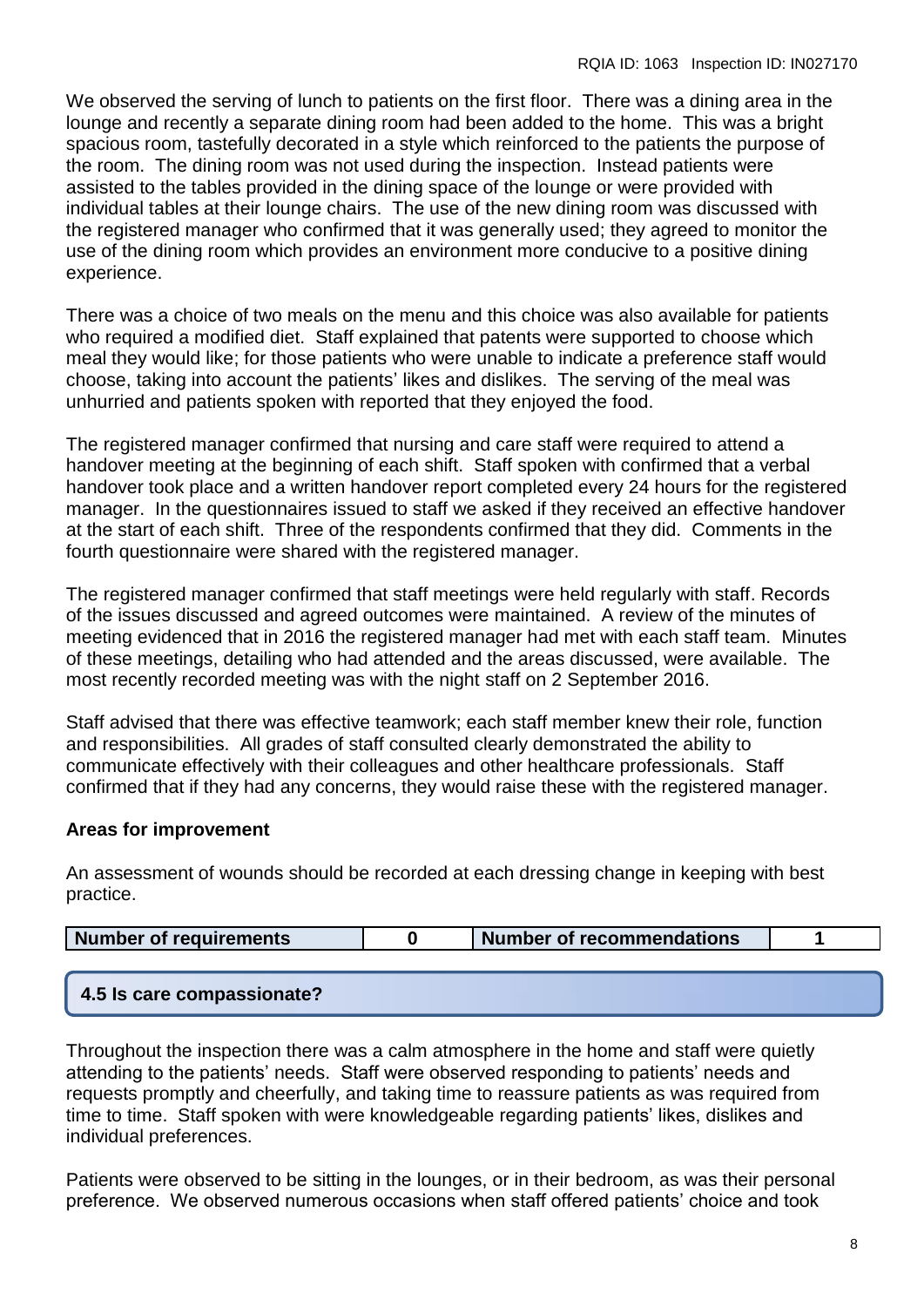time to find out what the patients wanted. Patients spoken with were content in their surroundings; one patient commented that the tea and cake were "some of the best in Belfast." Another patient spoken with was anxious regarding her bedroom and who could access it, they also were dissatisfied with the meals. The issues raised were discussed with the patient's relatives who was visiting. With agreement we shared the issues with the registered manager who agreed to speak with the patient and their family to try and alleviate some of the patient's concerns.

Those patients who were unable to verbally express their views were observed to be appropriately dressed and were relaxed and comfortable. Observation of care delivery confirmed that patients were assisted appropriately, with dignity and respect, and in a timely manner.

Relatives confirmed that they were made to feel welcome into the home by all staff. They were confident that if they raised a concern or query with the registered manager or staff, their concern would be addressed appropriately.

Numerous compliments had been received by the home from relatives and friends of former patients. The following are some comments recorded in thank you cards received:

"A belated thank you for making ….birthday so memorable and a special thank you to the chef for the lovely cake."

"I wanted to express my heartfelt thanks to all of you for your patience, expertise and care for … whilst he was at Bloomfields."

"Thank you to all the team at Bloomfields for your care, dedication and kindness to …. We can't put into words how much we appreciate all you have done."

We spoke with the relatives of three patients who all commented positively with regard to the standard of care, the attentiveness of staff and communication in the home.

We discussed what systems were in place to obtain the views of relatives and inform them of issues and initiatives affecting the home. The registered manager explained that quality assurance questionnaires were sent out annually to relatives. These were last completed in January 2016 with a return rate of 57%. The results were analysed and included in the annual quality report completed in March 2016. There were some areas for improvement suggested in the returned questionnaires; for example a request for an additional armchair in bedroom for visiting and suggestion to the menu. There was no evidence of the action taken in response to the comments made. We were assured through discussion with the registered manager that action had been taken. The benefits of making reference to the action taken in the report were discussed and a recommendation made.

Ten relative questionnaires were issued; two were returned within the timescale for inclusion in this report. The respondents indicated that they were very satisfied or satisfied that the care was safe, effective and compassionate and that the service was well led. There were no additional comments provided.

Ten questionnaires were issued to nursing, care and ancillary staff; four were returned prior to the issue of this report. All of the staff were either very satisfied or satisfied the care was safe, effective and compassionate.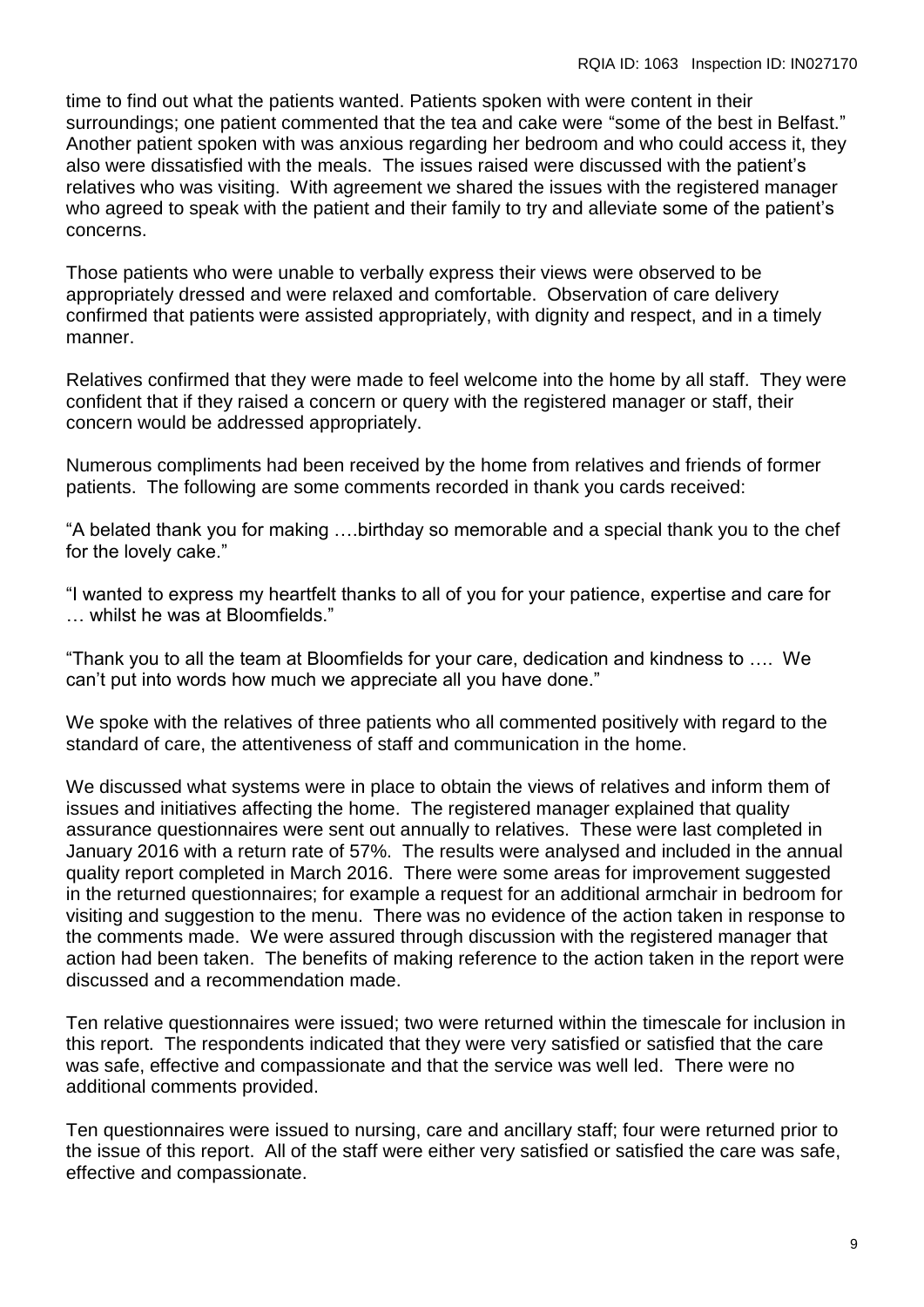Comments provided regarding staffing and the environment were discussed within the domain of safe care in section 4.3. Comments regarding leadership in the home are discussed in section 4.6. All of the comments were shared with the registered manager.

We spoke with one healthcare professional who visited the home regularly. They commented positively on the outcome of care for patients and the good communication between the registered manager, staff and the healthcare trust.

#### **Areas for improvement**

Any areas for improvement suggested in returned annual quality assurance questionnaires and the action taken to address the issues should be included in the annual quality report.

| Number of requirements | ' Number of recommendations |  |
|------------------------|-----------------------------|--|
|                        |                             |  |

#### **4.6 Is the service well led?**

The certificate of registration issued by RQIA and the home's certificate of public liability insurance were appropriately displayed in the home.

Discussion with the registered manager, staff, a review of care records and observations confirmed that the home was operating within the categories of care registered. The Statement of Purpose and Patient Guide were displayed and available in the reception area of the home.

Discussion with the registered manager and staff evidenced that there was a clear organisational structure within the home.

Staff spoken with were knowledgeable regarding the line management arrangements and who they would escalate any issues or concerns to; this included the reporting arrangements when the registered manager was off duty. Discussions with staff also confirmed that there were good working relationships; staff stated that management were responsive to any suggestions or concerns raised.

The registered manager explained that they had regular, daily contact with the patients and visitors and were available, throughout the day, to meet with both on a one to one basis if needed. Relatives spoken with confirmed that she was approachable and regularly available in the home to speak with. We also sought relative and staff opinion on leadership in the home via questionnaires. As previously discussed in section 4.5; both of the relatives indicated in the returned questionnaires that they were either satisfied or very satisfied with the domain of well led. Four staff completed questionnaires and indicated that they were satisfied or very satisfied with the domain of well led.

The relatives spoke with were aware of how to raise a complaint and were confident that staff and/ or management would address any concern raised by them appropriately. A record of complaints was maintained. The record included the date the complaint was received, the nature of the complaint, details of the investigation and action taken, if any. The record also indicated how the registered manager had concluded that the complaint was closed. There were numerous thank you cards and letters received from former patients and relatives; examples of these have been included in the previous domain.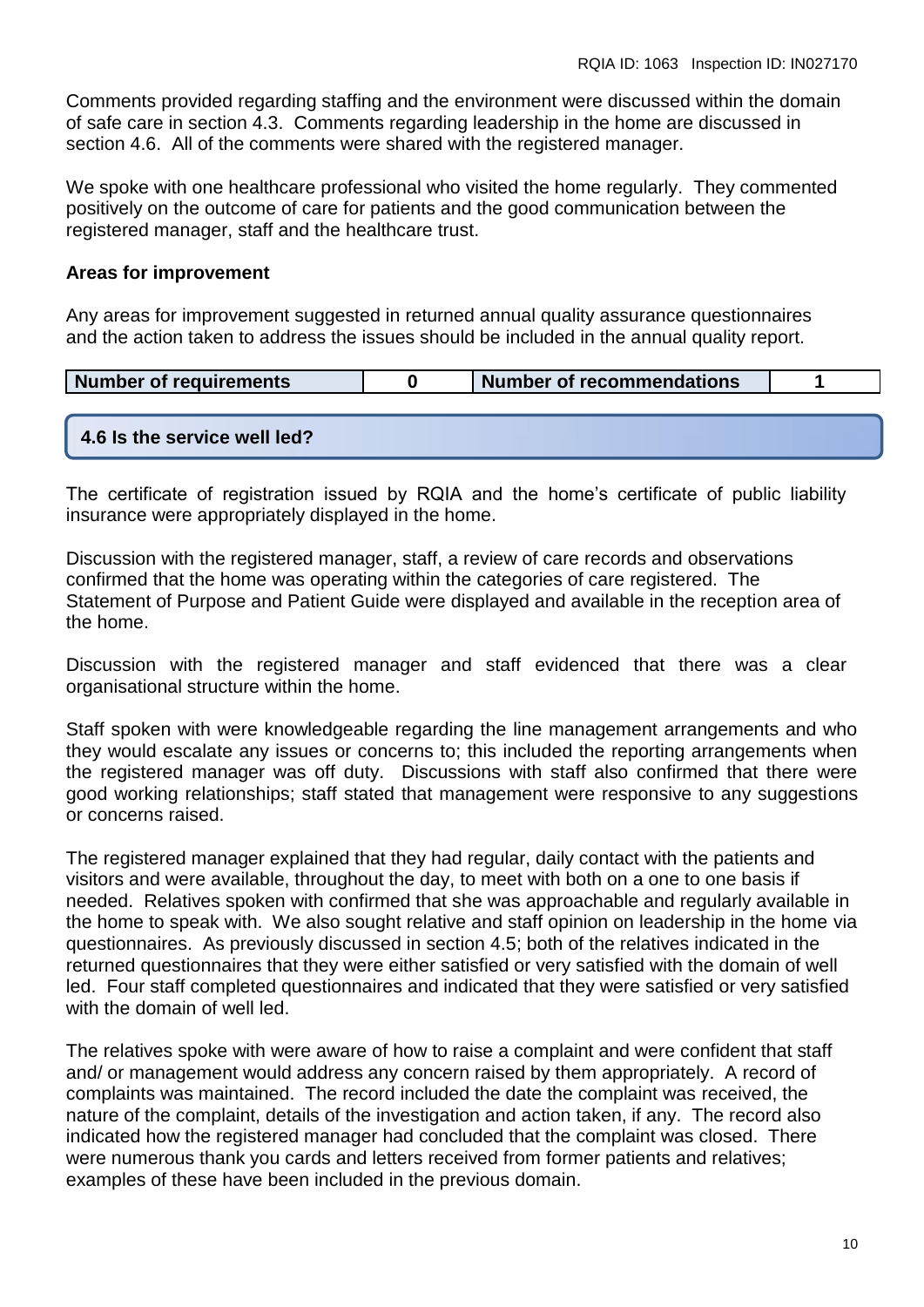There were arrangements in place to receive and act on health and safety information, urgent communications, safety alerts and notices; for example from the Northern Ireland Adverse Incident Centre (NIAIC).

The registered manager discussed the systems she had in place to monitor the quality of the services delivered. A programme of audits was completed on a monthly basis. Areas for audit included care records, infection prevention and control compliance, complaints, and the occurrence of accidents and incidents. Discussion with the registered manager confirmed that where an area for improvement was identified there was evidence of re-audited to check that the required improvement had been completed.

The unannounced monthly visits required under Regulation 29 of The Nursing Homes Regulations (Northern Ireland) 2005 were completed in accordance with the regulations. An action plan was generated to address any identified areas for improvement. The importance of ensuring that each area of the action plan is commented on at subsequent visits was discussed during feedback at the conclusion of the inspection.

#### **Areas for improvement**

No areas for improvement were identified within the domain of well led.

| Number of requirements | <b>Number of recommendations</b> |  |
|------------------------|----------------------------------|--|
|                        |                                  |  |
|                        |                                  |  |

#### **5.0 Quality improvement plan**

Any issues identified during this inspection are detailed in the QIP. Details of the QIP were discussed with Mr McLaughlin, responsible person and Ms Jincy Mathews, registered manager, as part of the inspection process. The timescales commence from the date of inspection.

The registered provider/manager should note that failure to comply with regulations may lead to further enforcement action including possible prosecution for offences. It is the responsibility of the registered provider to ensure that all requirements and recommendations contained within the QIP are addressed within the specified timescales.

Matters to be addressed as a result of this inspection are set in the context of the current registration of the nursing home. The registration is not transferable so that in the event of any future application to alter, extend or to sell the premises RQIA would apply standards current at the time of that application.

#### **5.1 Statutory requirements**

This section outlines the actions which must be taken so that the registered provider meets legislative requirements based on The Nursing Homes Regulations (Northern Ireland) 2005.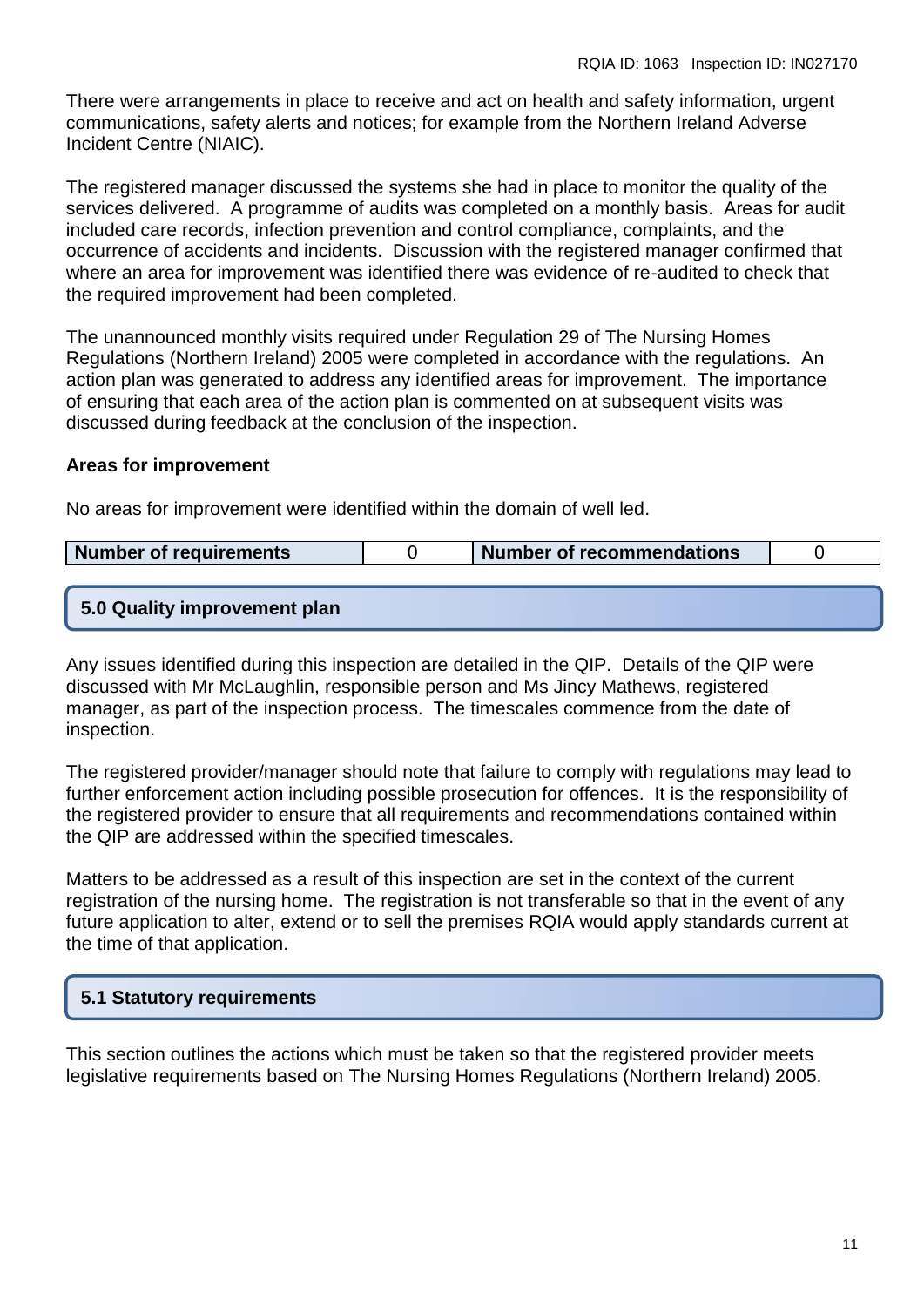#### **5.2 Recommendations**

This section outlines the recommended actions based on research, recognised sources and The Care Standards for Nursing Homes 2015. They promote current good practice and if adopted by the registered provider/manager may enhance service, quality and delivery.

#### **5.3 Actions to be taken by the registered provider**

The QIP should be completed and detail the actions taken to meet the legislative requirements and recommendations stated. The registered provider should confirm that these actions have been completed and return the completed QIP to nursing team@rqia.org.uk for assessment by the inspector.

It should be noted that this inspection report should not be regarded as a comprehensive review of all strengths and areas for improvement that exist in the service. The findings reported on are those which came to the attention of RQIA during the course of this inspection. The findings contained within this report do not exempt the registered provider from their responsibility for maintaining compliance with the regulations and standards. It is expected that the requirements and recommendations outlined in this report will provide the registered provider with the necessary information to assist them to fulfil their responsibilities and enhance practice within the service.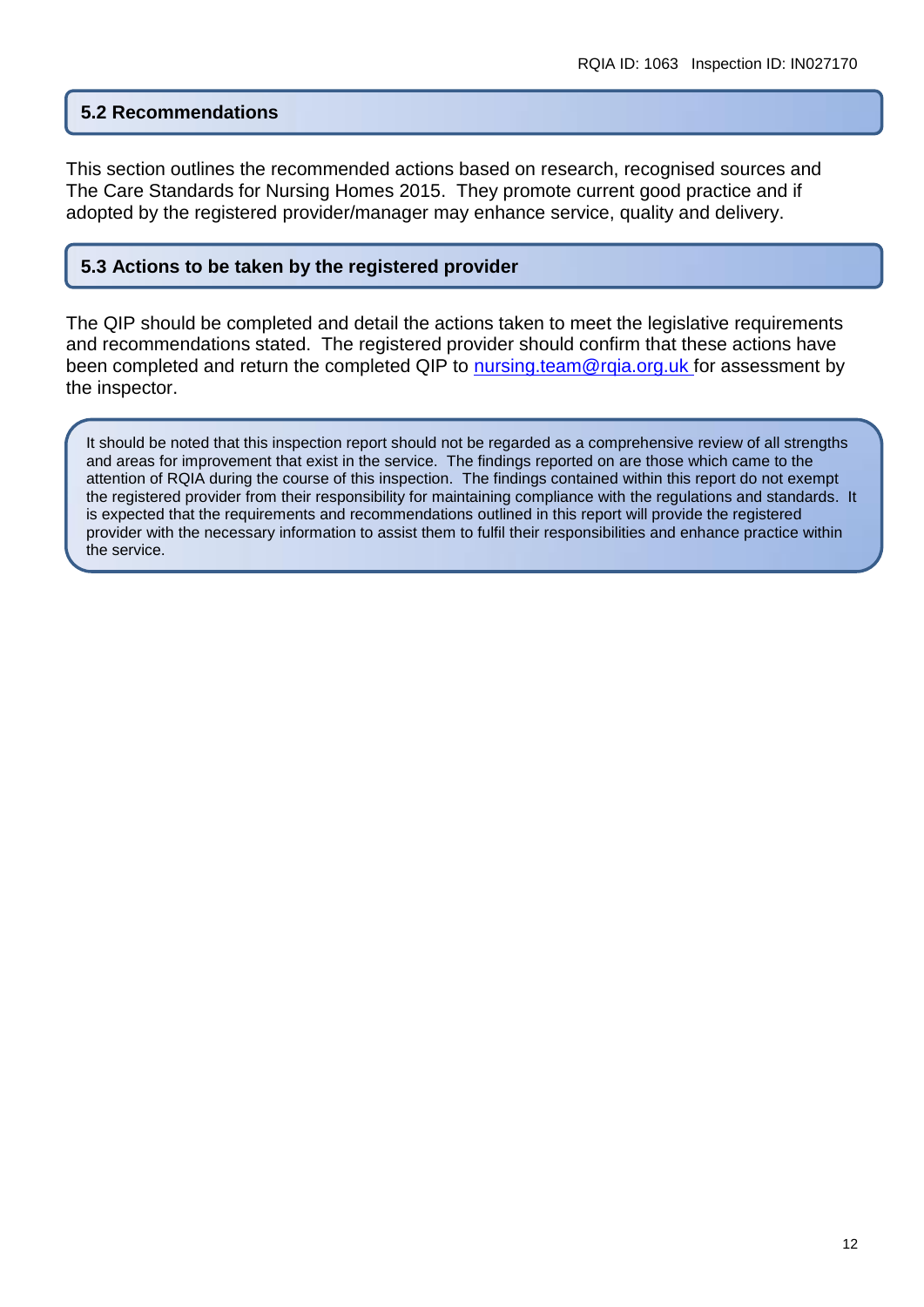### **Quality Improvement Plan**

**Statutory requirements:** No statutory requirements were made as a result of this inspection.

| <b>Recommendations</b>     |                                                                       |
|----------------------------|-----------------------------------------------------------------------|
| <b>Recommendation 1</b>    | It is recommended that an assessment of wounds should be recorded at  |
|                            | each dressing change in keeping with best practice.                   |
| <b>Ref: Standard 4.9</b>   |                                                                       |
|                            | <b>Ref section 4.3</b>                                                |
| <b>Stated: First time</b>  |                                                                       |
|                            | Response by registered provider detailing the actions taken:          |
| To be completed by:        | All staff have been reminded again to complete the necessary          |
|                            | documents after each dressing change and more regular audits of       |
| 22 November 2016           | wound charts / documents have been commenced.                         |
|                            |                                                                       |
| <b>Recommendation 2</b>    | It is recommended that any areas for improvement suggested in the     |
|                            | returned annual quality assurance questionnaires and the action taken |
| <b>Ref: Standard 35.16</b> | to address the issues are included in the annual quality report.      |
|                            |                                                                       |
| <b>Stated: First time</b>  | <b>Ref section 4.5</b>                                                |
|                            |                                                                       |
| To be completed by:        | Response by registered provider detailing the actions taken:          |
| 31 March 2016              | From now on actions taken will be documented in the annual quality    |
|                            | report.                                                               |
|                            |                                                                       |

*\*Please ensure this document is completed in full and returned to [nursing.team@rqia.org.uk](mailto:nursing.team@rqia.org.uk) from the authorised email address\**